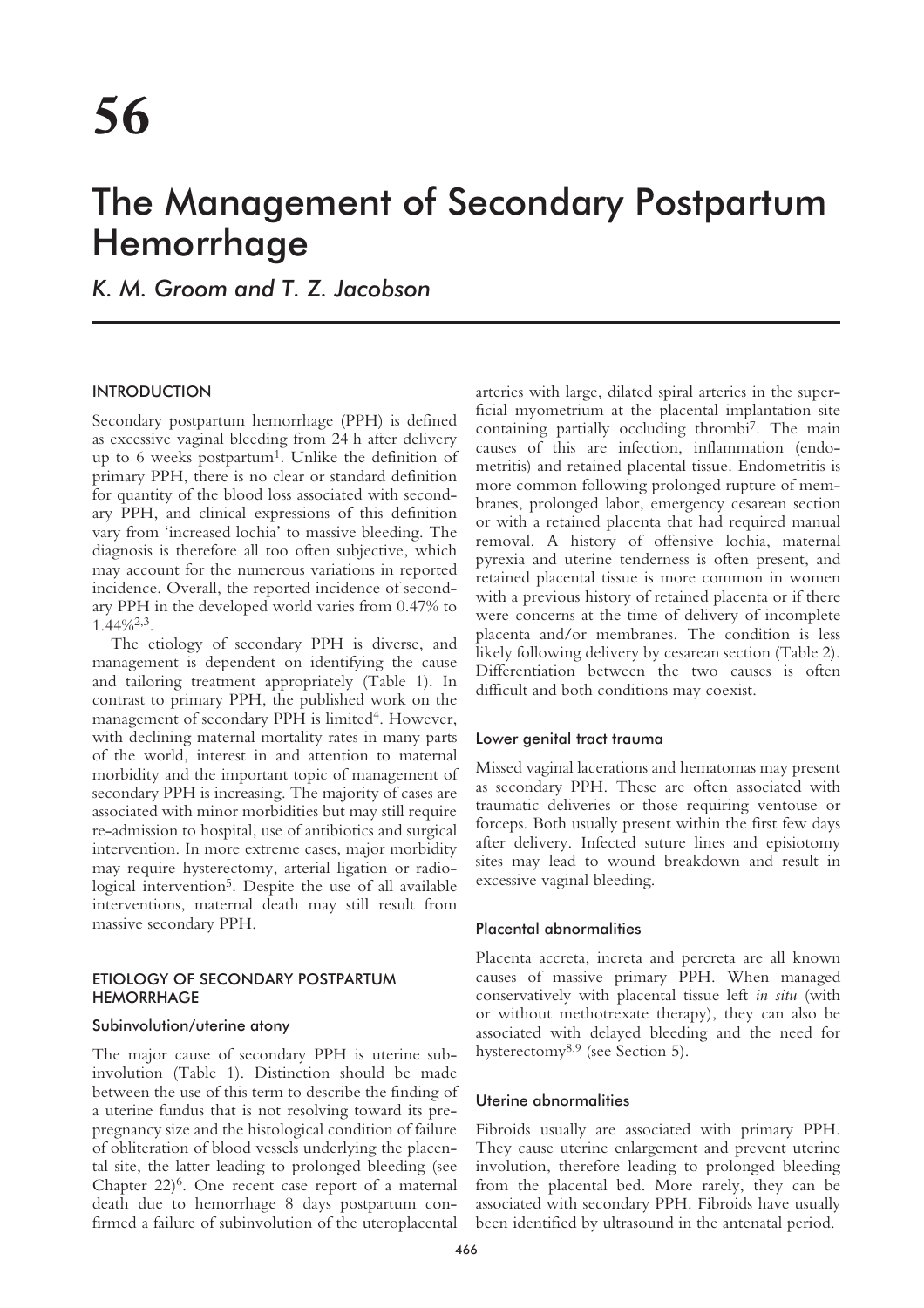#### Vascular abnormalities

Abnormalities of uterine vasculature such as arteriovenous malformations and false aneurysms may also lead to secondary PPH. Arteriovenous malformations are due to an abnormal communication between an artery and vein with proliferation of each vessel with interconnecting fistulae. It is believed these malformations may result from venous sinuses becoming incorporated in scars within the myometrium after necrosis of the chorionic villi. The majority are acquired after pregnancy and may result from trophoblastic disease, previous uterine curettage, uterine or cervical malignancy<sup>10,11</sup> or cesarean section<sup>12–15</sup> (see Chapter 26). In particular, there should be a high index of suspicion of uterine artery pseudoaneurysm in women presenting with secondary PPH after cesarean section<sup>16</sup>. Diagnosis can be delayed for a considerable time, with one report describing a case of uterine artery pseudoaneurysm presenting 99 days after cesarean section<sup>17</sup>. Diagnosis is usually made using ultrasound with color Doppler analysis, angiography or computed tomography (CT).

## Cesarean section wound dehiscence or surgical injury

Injury to pelvic blood vessels at the time of cesarean section<sup>14</sup> usually presents within 24 h. However, later presentations, in particular those causing broad ligament hematomas, have been described<sup>5</sup> and should be considered in women presenting acutely with signs of intra-abdominal hemorrhage. Delayed presentation of bleeding from non-union/dehiscence of the cesarean section uterine scar has also been described. This is believed to be due to local infection at the site of uterine closure causing erosion of blood vessels. In the cases reported, this led to massive PPH 2–3 weeks after cesarean section and the need for subtotal

**Table 1** Causes of secondary PPH

| Subinvolution of the uterus – retained placental tissue and/or<br>endometritis, fibroid uterus |
|------------------------------------------------------------------------------------------------|
| Lower genital tract lacerations/hematoma                                                       |
| Surgical injury                                                                                |
| Dehiscence of cesarean section scar                                                            |
| Vascular abnormality - arteriovenous malformation                                              |
| Placental abnormality – placenta accreta, percreta and increta                                 |
| Choriocarcinoma                                                                                |
| Coagulopathies, bleeding disorders, use of anticoagulants                                      |

hysterectomy18. Diagnosis of uterine dehiscence postcesarean section associated with infection has also been made at hysteroscopy<sup>19</sup>, although causing less significant PPH and only requiring treatment with antibiotics.

#### Choriocarcinoma

The majority of cases of choriocarcinoma after a non-molar pregnancy present with secondary PPH or irregular vaginal bleeding<sup>20</sup>. In addition, secondary symptoms of metastatic disease may be present. The diagnosis is made by evaluation of serum human chorionic gonadotropin (hCG) levels, histological findings and radiological imaging including ultrasound, plain film X-ray and CT scan.

## Bleeding disorders, coagulopathies and use of anticoagulants

Women with congenital hemorrhagic disorders such as von Willebrand's disease (quantitative or qualitative deficiency of von Willebrand factor), carriers of hemophilia A (factor VIII deficiency), hemophilia B (factor IX deficiency) and factor XI deficiency are at an increased risk of PPH. Often, these abnormalities are undetected until challenged by trauma, surgery or childbirth and thus may be undiagnosed prior to pregnancy. These women are not at increased risk of antepartum hemorrhage<sup>21</sup>, but are at significant risk of both primary and secondary PPH with the risk of secondary PPH being greater than primary as the pregnancy-induced rise in maternal clotting factors falls after delivery.

The reported incidence for secondary PPH in these conditions is 20–28% for von Willebrand's disease, 11% for hemophilia carriers and 24% in factor XI deficiency22–25. Postpartum acquired hemophilia has also been described. This is a rare condition but can cause severe hemorrhage. It is caused by antibodies to factor VIII which partially or completely suppress factor VIII procoagulant activity in women with previously normal levels and activity of factor VIII. Bleeding usually commences within 3 months of delivery but may be delayed for up to  $12$  months<sup>21</sup>. The use of anticoagulants in the postpartum period may also cause delayed bleeding. In particular, women using warfarin should be carefully monitored and informed of the risks of hemorrhage.

| Table 2 |  |  |  | Risk factors for secondary PPH <sup>4</sup> |  |
|---------|--|--|--|---------------------------------------------|--|
|---------|--|--|--|---------------------------------------------|--|

| Pre-existing risk factors                                      | Antepartum risk factors                                                                         | Intrapartum risk factors                                               | Postpartum risk factors                            |
|----------------------------------------------------------------|-------------------------------------------------------------------------------------------------|------------------------------------------------------------------------|----------------------------------------------------|
| Maternal smoking at the time the<br>antenatal history is taken | Prelabor rupture of membranes at<br>term                                                        | Delivery by cesarean section<br>Precipitate labor of less than 2 hours | Primary postpartum hemorrhage<br>Not breastfeeding |
| A previous history of secondary PPH                            | Threatened miscarriage                                                                          | Prolonged third stage                                                  | Postnatal sepsis                                   |
| Multiparous women                                              | Multiple pregnancy<br>Antepartum hemorrhage<br>Hospital admission during the third<br>trimester | Incomplete placenta or membranes<br>passed at birth, or both           |                                                    |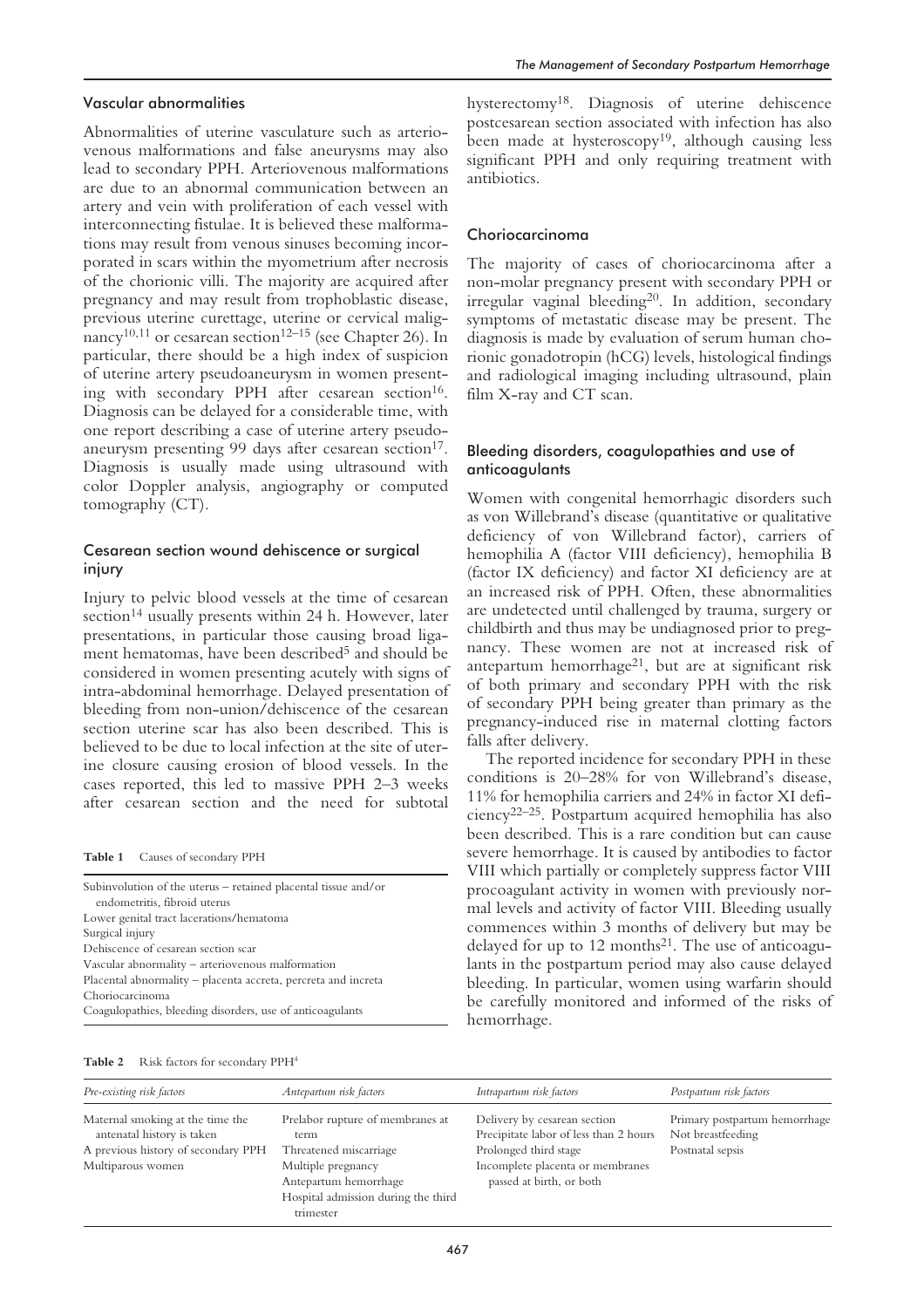## MANAGEMENT OF SECONDARY POSTPARTUM **HEMORRHAGE**

Evidence regarding the management of secondary PPH is limited. A Cochrane review assessed all randomized or quasi-randomized comparisons of drug, surgical and placebo therapies or no treatment for secondary PPH. Forty-five papers were identified, but none met the inclusion criteria, and the review concluded there was no evidence from randomized trials to show the effects of treatments for secondary PPH4. The main aims of treatment are to provide basic resuscitation, establish a cause for the bleeding, and tailor the treatment (medical and/or surgical) according to the cause.

## **Resuscitation**

Approximately 10% of cases present with massive hemorrhage<sup>26</sup> and require immediate attention. In these instances, resuscitation should be commenced prior to establishing a cause and should include the involvement of senior staff at the earliest opportunity. Restoration of circulating blood volume should be achieved by gaining intravenous access with two large-bore cannulae and administering intravenous fluids initially with physiological saline (up to 2 liters) and then with plasma expanders until blood is available. *There is considerable discussion in the recent literature that restoration of lost volume with plasma expanders delays the use of blood and that when necessary uncrossmatched blood but preferably type specific (Rh negative) can be used or O negative blood (see Chapter 4).* Blood should be obtained for full blood count, coagulation screen and crossmatch. High concentration oxygen (10–15 l/min) should be administered by a tightfitting mask<sup>27</sup>. Close observation of vital signs including pulse, blood pressure, oxygen saturation and urine output should be maintained throughout resuscitation. *Blood and blood products should be given according to blood loss, rather than waiting and using the response to initial fluid administration and hemoglobin and coagulation results as the trigger for the infusion of blood*. Identification of the cause of bleeding should then be made and further management planned accordingly. In cases of less significant hemorrhage, basic resuscitation should be instigated as appropriate but blood transfusion should not be delayed whilst establishing a cause for the bleeding.

#### Clinical presentation

Ninety-five per cent of women with secondary PPH present within the first month after delivery, 19% within 7 days, 41% in 8–14 days, 23% in 15–21 days and 12% in 22–28 days2. The amount of blood loss at presentation varies but most patients are hemodynamically stable. A thorough history provides information relating to cause and should include details regarding parity, labor, mode of delivery, third-stage

or puerperal complications and any relevant medical and family history.

Clinical signs and symptoms at the time of presentation may include offensive lochia, abdominal cramping, uterine tenderness, pyrexia, enlarged uterus and an open cervical os. Normal postpartum loss may continue beyond 6 weeks in up to 25% of women, especially if breastfeeding26, and the first period may be heavy, prolonged and painful as a result of an anovulatory cycle. Women should be given this information during normal postpartum care to avoid unnecessary concern and presentation for medical investigation.

#### Investigations

Baseline blood tests should include full blood count, coagulation studies, C-reactive protein, a group and hold specimen, and serum hCG. Vaginal swabs should be taken at the time of examination for aerobic as well as anaerobic bacterial growth, including swabs from episiotomy or vaginal tear sites. In women with signs of infection, a mid-stream urine specimen should be collected and, if maternal temperature is more than 38°C, blood cultures should be obtained.

Ultrasound imaging of the pelvis should be considered if there are concerns of retained placental tissue. If this is obtained within 7–14 days of delivery, interpretation may be difficult as remaining blood clots may appear as mixed echogenic material in a similar manner to retained tissue. The use of duplex color Doppler helps to improve diagnostic accuracy in differentiating clot and tissue28, as retained placental tissue will often maintain a blood supply unlike necrotic decidua and clot<sup>29</sup>.

The over-diagnosis of retained placental tissue on ultrasound may lead to unnecessary surgical intervention and its potential complications. However, ultrasound does have significant benefits, as it has a good negative predictive value and therefore is helpful in excluding a diagnosis of retained placental tissue. Neill and colleagues assessed 53 women undergoing ultrasound for secondary PPH. Definitive diagnosis of retained placental tissue was made either histologically or, in those women managed conservatively, absence of retained tissue was assumed if bleeding diminished within 1 week. In their hands, ultrasound assessment had a positive predictive value of 46% (95% confidence interval (CI) 31–70%), a negative predictive value of 96% (95% CI 88–100%), with a sensitivity of 93% (95% CI 80–100%) and a specificity of 62% (95% CI  $48-79\%$ <sup>30</sup> (Table 3).

This study also suggested that a standardized approach to reporting an ultrasound investigation of secondary PPH would be helpful. This is shown in Table 3. Additional imaging should also be considered for specific causes of secondary PPH such as plain chest film and CT scanning for metastases in cases of choriocarcinoma, magnetic resonance imaging (MRI) for placenta  $\arccos(31,32)$  and angiography for intractable bleeding of unknown origin<sup>14</sup>.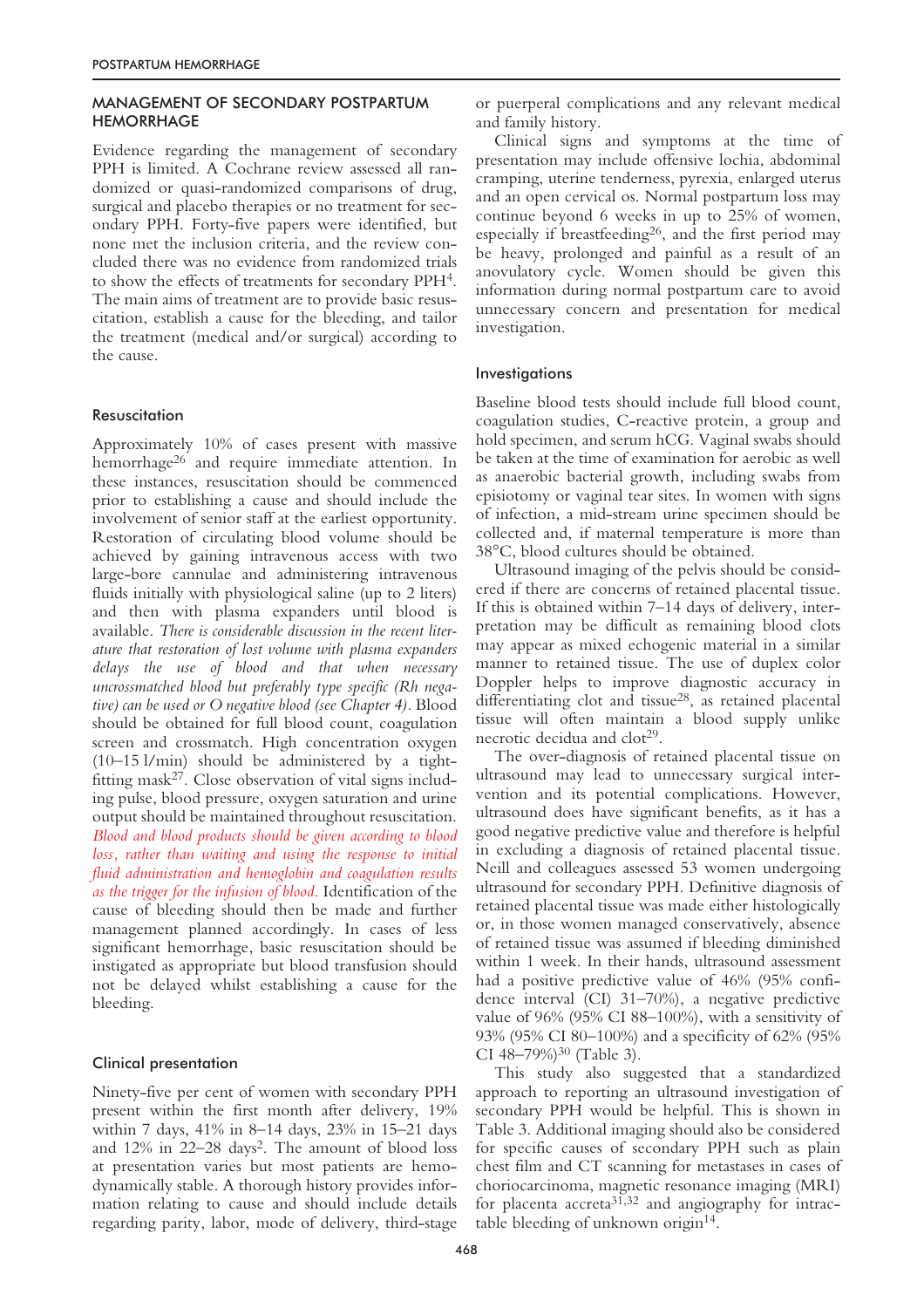#### **Treatment**

The majority of cases of secondary PPH are due to subinvolution of the uterus caused by uterine infection and/or retained placental tissue. Initial management should include resuscitation as discussed above, the use of uterotonic agents, administration of antibiotics and consideration of surgical evacuation (Table 4).

# *Uterotonic agents*

Syntocinon® can be administered as an intravenous or intramuscular bolus (10 units) or in combination with ergometrine (Syntometrine®) 1 ampoule as an intramuscular injection. This can be followed by a Syntocinon infusion (40 units in 500 ml normal saline at an infusion rate of 125 ml/h). Prostaglandin F2α (Haemabate®/carboprost) can be given by intramuscular injection at a dose of 250 µg every 15 min, up to a total of 2 mg (i.e. 8 doses). Misoprostol can also be given as an alternative prostaglandin (400–800 µg orally or rectally).

#### *Antibiotics*

Endometritis is likely to play a significant role in many cases of secondary PPH, and the majority of women are prescribed antibiotics. In a 3-year study of almost 20,000 women, 132 women (0.69%) had a secondary PPH, and 97% of these were treated with antibiotics<sup>2</sup>. However, only 75% of these women had microbiological specimens collected; of these, a positive culture was obtained in only 13.5%. In a similar observational study of 83 women, 45% presented with pyrexia and 64 had bacteriological swabs taken, of which only 12.5% were positive. Organisms identified included group B streptococcus, *Bacteroides sp.*, *Escherichia coli*, *Clostridium perfringens* and group D streptococcus. Despite the lack of evidence to support the presence of a specific bacterial pathogen, 92% of the women received antibiotics<sup>3</sup>. Recommended choices of antibiotic treatment include amoxicillin with clavulanic

**Table 3** A proposed standardized system for reporting postpartum ultrasound scan. Adapted from Neill et al., 2002<sup>30</sup>

- 1. Normal endometrial cavity
- 2. Endometrial cavity containing fluid only

3. Endometrial cavity enlarged (anteroposterior (AP) depth >1 cm). Maximum AP dimensions noted

4. Endometrial cavity containing echogenic foci. Dimensions of largest foci noted. Doppler evaluation of blood flow in foci

**Table 4** The management of secondary PPH

| Medical                      | Surgical                        |  |  |
|------------------------------|---------------------------------|--|--|
| Oxytocics                    | Uterine evacuation              |  |  |
| Prostaglandins               | Uterine tamponade balloon       |  |  |
| Antibiotics                  | Uterine compression sutures     |  |  |
| Tranexamic acid              | Hysterectomy                    |  |  |
| Vasopressin                  | Pelvic arterial ligation        |  |  |
| Clotting factor concentrates |                                 |  |  |
| Chemotherapy                 | Radiological                    |  |  |
| Oral contraceptive pill      | Selective arterial embolization |  |  |
|                              |                                 |  |  |

acid (Augmentin®)<sup>33</sup> and a combination of amoxycillin, metronidazole and gentamicin<sup>3</sup>. Endometritis is a major contributor to subinvolution of the uterus. Although infection may not be confirmed in a large population of cases, we recommend that antibiotics are always given for secondary PPH.

#### *Uterine evacuation*

Examination under anesthetic and surgical evacuation of the uterus should be considered if retained placental tissue is suspected clinically or after ultrasound examination. This intervention has good reported success rates, with bleeding stopping promptly in all 72 women undergoing evacuation of the uterus for secondary PPH in one study, despite only 36% having proven histological evidence of retained tissue3. However, this study was unable to find any clear association with presence or absence of retained tissue at the time of evacuation and day of onset of bleeding or other morbidity at the time of secondary PPH. Nonetheless, retained tissue was more likely if membranes were incomplete at delivery, primary PPH had occurred or if secondary PPH was judged to be heavy or moderate (compared with light) in volume.

The use of ultrasound prior to surgical evacuation of the uterus does not appear to significantly alter the chances of histological diagnosis confirming retained tissue. In one study, 33% of those with no preoperative scan had retained placental tissue compared to 37% following a scan2. Retained placental tissue is likely to be associated with infection and, therefore, broad spectrum intravenous antibiotics should be given in conjunction with surgical evacuation. As serum concentrations of most antibiotics peak 1 h after intravenous administration, these should be administered just prior to surgery<sup>26</sup>; in women who are hemodynamically stable, however, it may be appropriate to administer 12–24 h of antibiotic cover prior to sur $g$ ery<sup>1</sup>. At the time of surgery, uterotonic agents such as Syntocinon, ergometrine and prostaglandins may be helpful to aid uterine contractility and control hemorrhage. There is no clear evidence to support which method of evacuation should be used. Manual removal of tissue, use of a suction catheter and sharp curettage with a metal curette have all been described2. The risk of uterine perforation is much higher in postpartum uterine evacuation and may be even further increased if associated with endometritis. Hoveyda and colleagues describe uterine perforation in three of 85 women undergoing evacuation for secondary PPH. Procedures were performed from 4 days to 28 days after delivery with both a suction and metal curette. In all cases, operations were performed by senior medical staff. One woman went on to require a hysterectomy, but the two others were managed conservatively2.

Perforation after cesarean section is more likely and, as these women have a lower risk of retained placental tissue, surgical evacuation in such instances should be considered very carefully. An additional complication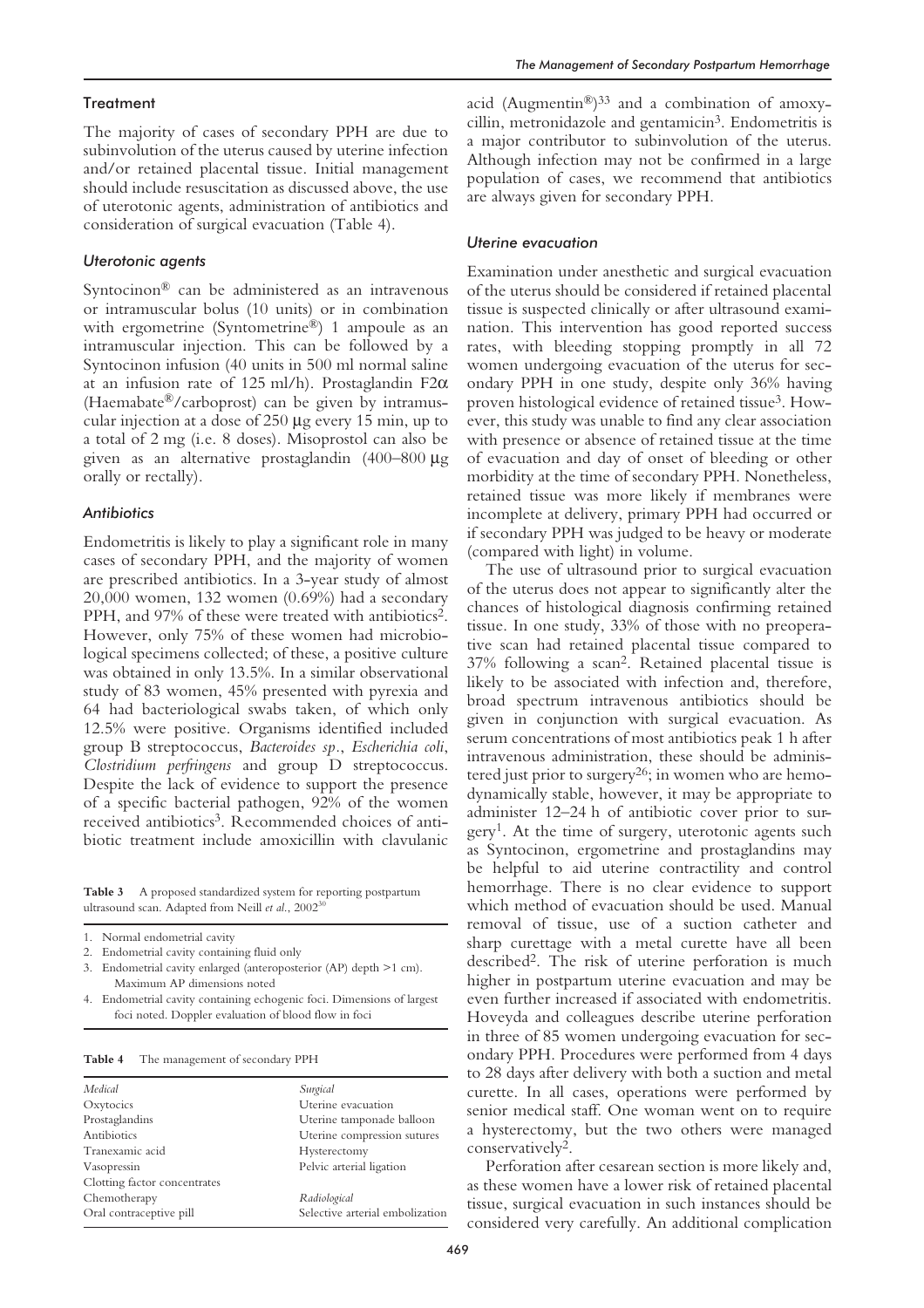is the risk of Asherman's syndrome. Limited evidence is available to ascertain whether this risk is increased for postpartum uterine evacuation; however, in a large study of intrauterine adhesions, 21.5% of cases had a postpartum curettage as a prior event<sup>34</sup>. The need for a second procedure due to incomplete evacuation of retained tissue may also occur2. Hysterectomy may be required to control bleeding in up to  $5\%$  of cases<sup>26</sup>. In view of these significant complications, women should always be fully counseled of the risks and informed consent obtained. Surgery should be performed by experienced senior medical staff.

## *Other surgical procedures*

In the event of a large bleed, other surgical procedures should be considered. These include cases of bleeding from an infected placental bed or placental abnormality such as placenta accreta, bleeding from retained placental tissue not controlled with uterine evacuation, non-union/dehiscence of cesarean section scar, bleeding from a surgical injury or uncontrolled bleeding from a lower genital tract laceration. All are discussed in detail in other chapters of this book as is the insertion of an intrauterine tamponade balloon, such as the Bakri<sup>35</sup> or Rüsch balloon<sup>36</sup>, which may be considered in cases of secondary PPH due to uterine subinvolution/atony once retained placental tissue has been excluded. Laparotomy may also be required which allows further investigation into the cause of bleeding and treatment by the use of surgical compression sutures, hysterectomy and pelvic arterial ligation as appropriate. The B-Lynch brace suture is well described for the treatment of primary PPH37 and has now been reported in hundreds of cases of secondary PPH (B-Lynch, personal communication). The use of a surgical compression suture may avoid the need for hysterectomy in women wishing to conserve fertility (see Chapters 44, 47 and 48 for balloons and Chapter 51 for compression sutures).

Within an Australian population with an overall incidence of secondary PPH of 1.44% over 15 years, only nine cases required hysterectomy  $(0.9\%)^3$ . However, in a subgroup of women with massive intractable obstetric hemorrhage, two out of seven with secondary PPH required hysterectomy. In one, hysterectomy was performed 7 days after delivery due to intractable bleeding from lower genital tract lacerations but maternal death still resulted. *[Editor's note: It is possible that, as discussed in the first chapter of the book, hysterectomy might not have been the operation of choice given the fact that the bleeding came from vaginal lacerations. L.G.K.]* The second case had further morbidity following her hysterectomy for secondary PPH with bleeding from wound disunion and sepsis; she required bilateral hypogastric artery ligation 14 days after delivery<sup>5</sup>.

Hysterectomy in cases of PPH carries significant risks but can be life-saving and should be considered early rather than late in cases of massive hemorrhage, whether primary or secondary. If delayed, patients may already be in shock, have disseminated intravascular coagulopathy (DIC) or acidosis, all of which add significantly to the operation's risk and may contribute to its failure as does its use in patients where the bleeding is not from arteries that perfuse the uterus but rather from those which supply blood to the lower uterine segment and the upper vagina (see Chapter 1).

Pelvic artery ligation may also be considered for cases of massive secondary PPH uncontrolled by medical and simple surgical measures. Lédée and colleagues report the use of bilateral hypogastric artery ligation in 49 of 61 cases of intractable hemorrhage; this includes four out of seven cases of secondary PPH, all of which were successful at arresting bleeding<sup>5</sup> (see Chapter 52) As with primary PPH, arterial ligation should be performed by an experienced surgeon and their involvement should be considered early whilst planning a laparotomy in such cases.

## *Bilateral uterine artery embolization and selective arterial embolization*

Pelvic angiography to assess the internal iliac artery, uterine artery and its vaginal branches is a helpful tool in the assessment of ongoing hemorrhage. It also allows the introduction of embolization agents to arrest bleeding. Pelage and colleagues studied 14 women presenting with uncontrollable secondary PPH at a mean of 16 days after delivery<sup>14</sup>. Six women (43%) had delivered by cesarean section and the remainder by spontaneous vaginal delivery. Eight women exhibited evidence of endometritis (57%), four with histologically proven retained placental tissue; a further four women had genital tract lacerations, and the remaining two had no obvious cause for bleeding. Basic resuscitation with use of medical treatments and/or uterine curettage was performed. Angiography found no extravasation in eight women, active bleeding in three women from uterine and vaginal vessels, a false uterine artery aneurysm in two women, and evidence of an arteriovenous fistula in another. Pledgets of absorbable gelatin sponge were introduced to embolize the uterine arteries bilaterally in 12 women. Unilateral embolization of a false aneurysm and an arteriovenous fistula was performed for the other two women. External bleeding disappeared immediately, and hemodynamic stability and correction of coagulopathy were obtained for all cases. There were no general or local complications14. Ganguli *et al*. reported a clinical success rate for secondary PPH of 88% with uterine artery embolization<sup>16</sup>.

One of the authors of this chapter (T.J.) managed a case of massive secondary PPH presenting 4 days after a cesarean section. An emergency subtotal hysterectomy was performed with good initial results. Two hours later, vaginal bleeding restarted. There was no evidence of significant coagulopathy. Pelvic angiography was performed and a bleed from a false aneurysm related to a middle branch of the anterior division of the left internal iliac artery was identified (Figure 1). The vessels were embolized with four coils. There was immediate cessation of bleeding and the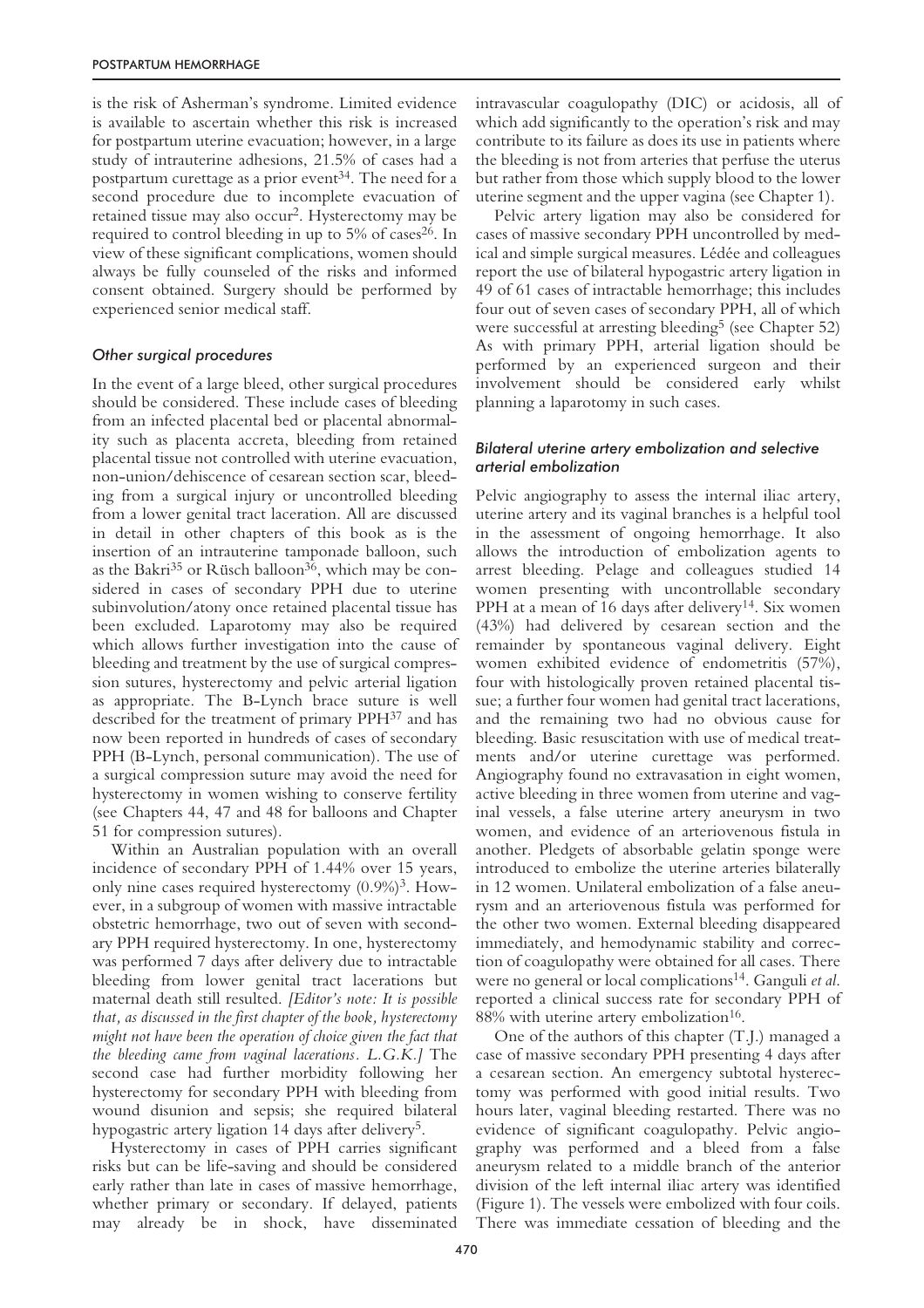patient's vital signs normalized (Figure 2). The patient made a good recovery despite requiring 24 units of blood during the hemorrhage. Subsequent histology of the uterus showed acute inflammation and subinvolution of the placental bed.

#### *Other measures*

In cases of massive hemorrhage unsuccessfully treated with surgical measures, the use of intravenous tranexamic acid38–41, recombinant factor VIIa42 and local vasopressin<sup>43</sup> have been reported for primary PPH. There are no reports of similar use in secondary PPH but, if available, it may be appropriate to consider their use in combination with other therapies and resuscitative support. A trial currently underway may provide further information in the future<sup>44</sup>.

#### *Chemotherapy*

The mainstay of treatment for choriocarcinoma is chemotherapy. A low-risk chemotherapy regimen includes the use of methotrexate with folinic acid rescue on a 2-weekly cycle<sup>45</sup>. Medium- and high-risk regimens include the use of etopside, methotrexate, actinomycin, vincristine, cyclophosphomide and 6 mercaptopurine<sup>46,47</sup>. Women with choriocarcinoma are most appropriately treated through specialist trophoblastic disease referral centers<sup>20</sup>.

#### *Coagulopathies*

Women with inherited coagulation disorders such as von Willebrand's disease and carriers of hemophilia A and B are likely to bleed postpartum if maternal clotting factors are low (<50 IU/dl). Prophylactic administration of desmopressin (DDAVP) and clotting factor concentrates may prevent PPH21. The aim is to raise factor levels above 50 IU/dl during labor and delivery, and to maintain these for up to 5 days after delivery. In the event of PPH, replacement of deficient clotting factors should be made and identification and treatment of the cause be instigated. Management should be in close liaison with hematologists and specialist hemophilia centers as available (see Chapter 25). In cases of prolonged or intermittent secondary PPH, the use of tranexamic acid (a fibrinolytic inhibitor)<sup>48</sup> or combined oral contraceptive pill has been reported $^{22}$ . Hemorrhage from postpartum acquired hemophilia is treated acutely with factor VIII (human or porcine) or recombinant factor VIIa21. Immunosuppressive drugs such as corticosteroids, cyclophosphamide and azathioprine may be used to accelerate the disappearance of factor VIII inhibitors, although complete remission is likely to occur spontaneously with time. Reversal of bleeding due to anticoagulants should follow normal protocols. Vitamin K should be considered in women with uncontrolled bleeding secondary to warfarin use and protamine sulfate may be considered if hemorrhage results from the use of heparin, although this has a much shorter half-life.



Figure 1 Angiogram demonstrating brisk hemorrhage from false aneurysm prior to embolization



**Figure 2** Angiogram after embolization

#### **CONCLUSION**

Secondary PPH is an important cause of maternal morbidity and mortality. Basic resuscitation followed by investigation and treatment of the specific cause of hemorrhage are essential. The diverse nature of its etiology and often acute presentation make research in the form of randomized controlled trials difficult. However, particularly for the treatment of hemorrhage due to uterine infection and/or retained placental tissue, this should be achievable and would provide valuable information to further our understanding of the management of secondary PPH.

#### References

1. Thompson W, Harper M. Postpartum haemorrhage and abnormalities of the third stage of labour. In: Chamberlain G, Steer P, eds. Turnbull's Obstetrics, 3rd edn. Edinburgh: Churchill Livingstone, 2001:619–33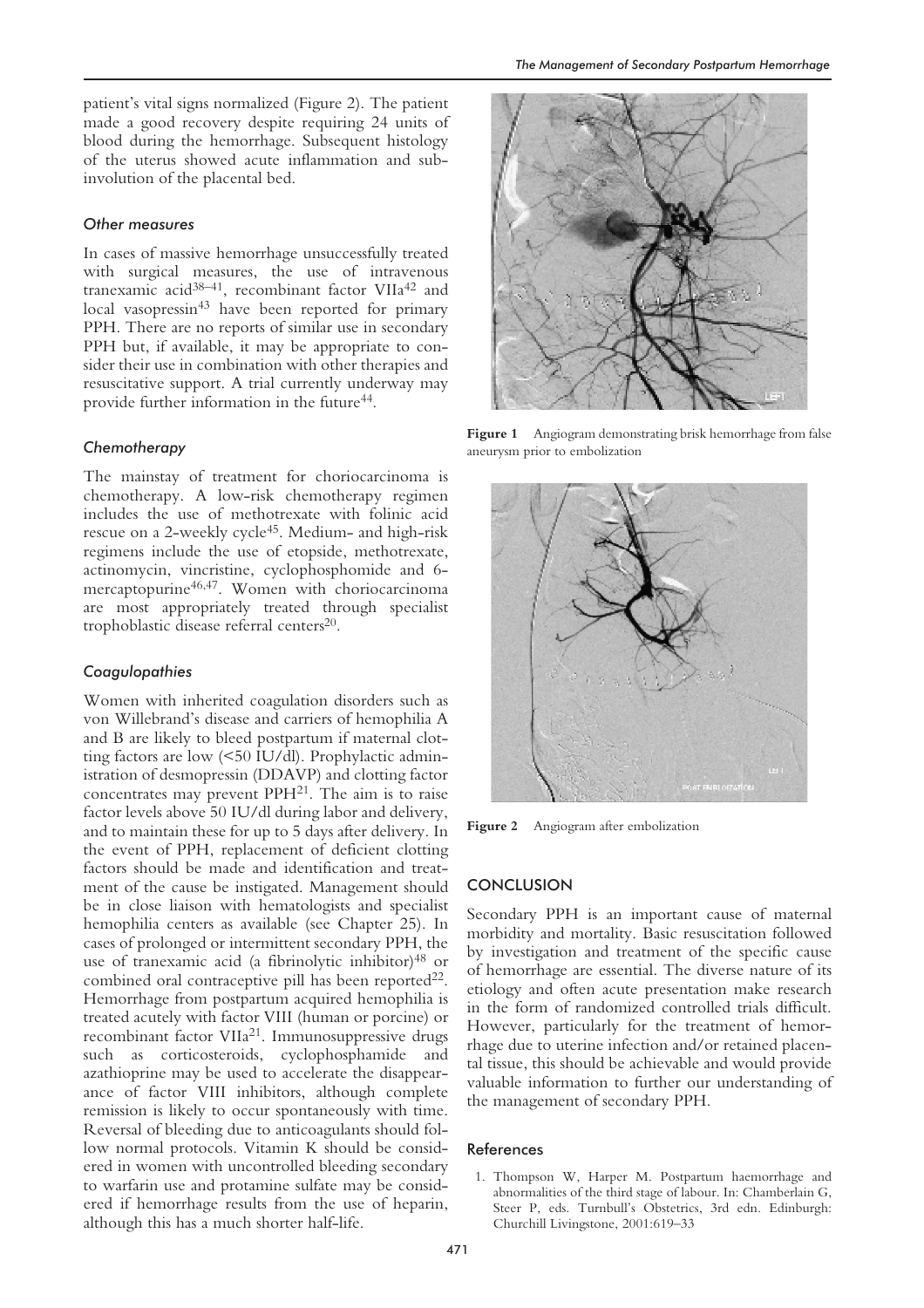- 2. Hoveyda F, MacKenzie IZ. Secondary postpartum haemorrhage: incidence, morbidity and current management. BJOG 2001;108:927–30
- 3. King PA, Duthie SJ, Dong ZG, Ma HK. Secondary postpartum haemorrhage. Aust N Z J Obstet Gynaecol 1989;29: 394–8
- 4. Alexander J, Thomas PW, Sanghera J. Treatments for secondary postpartum haemorrhage (Review). Cochrane Database Syst Rev 2008;(1): http://www.mrw.interscience. wiley.com/cochrane/clsysrev/articles/CD002867/frame. html
- 5. Ledee N, Ville Y, Musset D, Mercier F, Frydman R, Fernandez H. Management in intractable obstetric haemorrhage: an audit study on 61 cases. Eur J Obstet Gynecol Reprod Biol 2001;94:189–96
- 6. Babarinsa IA, Hayman RG, Draycott TJ. Secondary postpartum haemorrhage: challenges in evidence-based causes and management. Eur J Obstet Gynecol Reprod Biol 2011;159: 255–60
- 7. Farley NJ. Kohlmeier RE. A death due to subinvolution of the uteroplacental arteries. J Forensic Sci 2011;56:803–5
- 8. Matthews NM, McCowan LM, Patten P. Placenta praevia accreta with delayed hysterectomy. Aust N Z J Obstet Gynaecol 1996;36:476–9
- 9. Jaffe R, DuBeshter B, Sherer DM, Thompson EA, Woods JR Jr. Failure of methotrexate treatment for term placenta percreta. Am J Obstet Gynecol 1994;171:558–9
- 10. Ghosh TK. Arteriovenous malformation of the uterus and pelvis. Obstet Gynecol 1986;68:40S–3S
- 11. Gaylis H, Levine E, van Dongen LG, Katz I. Arteriovenous fistulas after gynecologic operations. Surg Gynecol Obstet 1973;137:655–8
- 12. Bardou P, Orabona M, Vincelot A, Maubon A, Nathan N. [Uterine artery false aneurysm after caesarean delivery: an uncommon cause of post-partum haemorrhage]. Ann Fr Anesth Reanim 2010;29:909–12
- 13. Bhatt A, Odujebe O, Bhatt S, Houry D. Uterine artery pseudoaneurysm rupture: a life-threatening presentation of vaginal bleeding. Ann Emerg Med 2010;55:460–3
- 14. Pelage JP, Soyer P, Repiquet D, et al. Secondary postpartum hemorrhage: treatment with selective arterial embolization. Radiology 1999;212:385–9
- 15. Kelly SM, Belli AM, Campbell S. Arteriovenous malformation of the uterus associated with secondary postpartum hemorrhage. Ultrasound Obstet Gynecol 2003;21:602–5
- 16. Ganguli S, Stecker MS, Pyne D, Baum RA, Fan CM. Uterine artery embolization in the treatment of postpartum uterine hemorrhage. J Vasc Interv Radiol 2011;22:169–76
- 17. Isono W, Tsutsumi R, Wada-Hiraike O, et al. Uterine artery pseudoaneurysm after cesarean section: case report and literature review. J Minim Invasive Gynecol 2010;17:687–91
- 18. Nanda S, Singhal S, Sharma D, Sood M, Singhal SK. Nonunion of uterine incision: a rare cause of secondary postpartum haemorrhage: a report of 2 cases. Aust N Z J Obstet Gynaecol 1997;37:475–6
- 19. Paraskevaides E, Stuart B, Gardeil F. Secondary postpartum haemorrhage from nondehisced lower caesarean section scar: a case for hysteroscopy. Aust N Z J Obstet Gynaecol 1993;33: 427
- 20. Tidy JA, Rustin GJ, Newlands ES, et al. Presentation and management of choriocarcinoma after nonmolar pregnancy. Br J Obstet Gynaecol 1995;102:715–9
- 21. Economides DL, Kadir RA, Lee CA. Inherited bleeding disorders in obstetrics and gynaecology. Br J Obstet Gynaecol 1999;106:5–13
- 22. Kadir RA, Economides DL, Braithwaite J, Goldman E, Lee CA. The obstetric experience of carriers of haemophilia. Br J Obstet Gynaecol 1997;104:803–10
- 23. Greer IA, Lowe GD, Walker JJ, Forbes CD. Haemorrhagic problems in obstetrics and gynaecology in patients with congenital coagulopathies. Br J Obstet Gynaecol 1991;98:909–18
- 24. Ramsahoye BH, Davies SV, Dasani H, Pearson JF. Obstetric management in von Willebrand's disease: a report of 24

pregnancies and a reivesw of the literature. Haemophilia 1995;1:140–4

- 25. Kadir RA, Lee CA, Sabin CA, Pollard D, Economides DL. Pregnancy in women with von Willebrand's disease or factor XI deficiency. Br J Obstet Gynaecol 1998;105:314–21
- 26. Neill A, Thornton S. Secondary postpartum haemorrhage. J Obstet Gynaecol 2002;22:119–22
- 27. Johanson R, Cox C, O'Donnell E, Grady K, Howell C, Jones P. Managing obstetric emergencies and trauma (MOET): Structured skills training using models and realitybased scenarios. Obstetrician Gynaecologist 1999;1:46–52
- 28. Achiron R, Goldenberg M, Lipitz S, Mashiach S. Transvaginal duplex Doppler ultrasonography in bleeding patients suspected of having residual trophoblastic tissue. Obstet Gynecol 1993;81:507–11
- 29. Zuckerman J, Levine D, McNicholas MM, et al. Imaging of pelvic postpartum complications. Am J Roentgenol 1997; 168:663–8
- 30. Neill AC, Nixon RM, Thornton S. A comparison of clinical assessment with ultrasound in the management of secondary postpartum haemorrhage. Eur J Obstet Gynecol Reprod Biol 2002;104:113–5
- 31. Thorp Jr JM, Wells SR, Wiest HH, Jeffries L, Lyles E. First-trimester diagnosis of placenta previa percreta by magnetic resonance imaging. Am J Obstet Gynecol 1998; 178:616–8
- 32. Levine D, Barnes PD, Edelman RR. Obstetric MR Imaging. Radiology 1999;211:609–17
- 33. Fernandez H, Claquin C, Guibert M, Papiernik E. Suspected postpartum endometritis: a controlled clinical trial of singleagent antibiotic therapy with Amox-CA (AugmentingR) vs. ampicillin-metronidazole ± aminoglycoside. Eur J Obstet GynecolReprod Biol 1990;36:69–74
- 34. Schenker JG, Margalioth EJ. Intrauterine adhesions: an updated appraisal. Fertil Steril 1982;37:593–610
- 35. Bakri YN, Amri A, Abdul Jabbar F. Tamponade-balloon for obstetrical bleeding. Int J Gynecol Obstet 2001;74:139–42
- 36. Johanson R, Kumar M, Obhrai M, Young P. Management of massive postpartum haemorrhage: use of a hydrostatic balloon catheter to avoid laparotomy. BJOG 2001;108:420–2
- 37. B-Lynch C, Coker A, Lawal AH, Abu J, Cowen MJ. The B-Lynch surgical technique for the control of massive postpartum haemorrhage: an alternative to hysterectomy? Five cases reported. Br J Obstet Gynaecol 1997;104:372–5
- 38. Alok K, Hagen P, Webb JB. Tranexamic acid in the management of postpartum haemorrhage. BJOG 1996;103:1250–1
- 39. Ducloy-Bouthors AS, Jude B, Duhamel A, et al. High-dose tranexamic acid reduces blood loss in postpartum haemorrhage. Crit Care 2011;15:R117
- 40. Ferrer P, Roberts I, Sydenham E, Blackhall K, Shakur H. Anti-fibrinolytic agents in post partum haemorrhage: a systematic review. BMC Pregnancy Childbirth 2009;9:29
- 41. Novikova N, Hofmeyr GJ. Tranexamic acid for preventing postpartum haemorrhage. Cochrane Database Syst Rev 2010; (7):CD007872
- 42. Boehlen F, Morales MA, Fontana P, Ricou B, Irion O, de Moerloose P. Prolonged treatment of massive postpartum haemorrhage with recombinant factor VIIa: case report and review of the literature. BJOG 2004;111:284–7
- 43. Lurie S, Appleman Z, Katz Z. Subendometrial vasopressin to control intractable placental bleeding. Lancet 1997;349:698
- 44. Shakur H, Elbourne D, Gulmezoglu M, et al. The WOMAN Trial (World Maternal Antifibrinolytic Trial): tranexamic acid for the treatment of postpartum haemorrhage: an international randomised, double blind placebo controlled trial. Trials 2010;11:40
- 45. Bagshawe KD, Dent J, Newlands ES, Begent RHJ, Rustin GJS. The role of low-dose methotrexate and folinic acid in gestational trophoblastic tumours (GTT). BJOG 1989;96: 795–802
- 46. Newlands ES, Bagshawe KD, Begent RHJ, Rustin GJS, Holden L. Results with the EMA/CO (etoposide, methotrexate, actinomycin D, cyclophosphamide, vincristine)